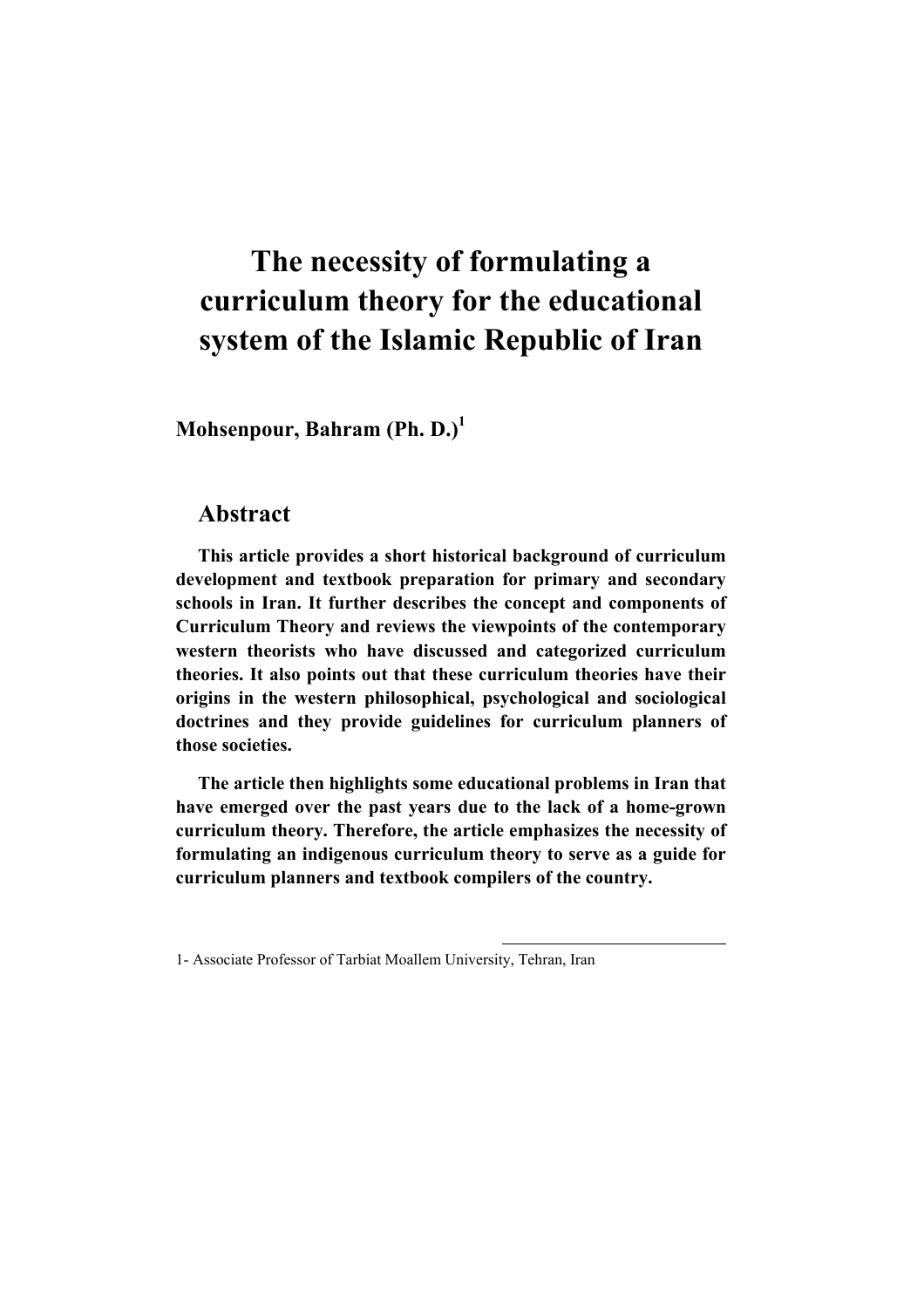**136** The necessity of formulating a curriculum theory for the educational ...

**By presenting some evidence and examples the article argues that the indigenous Curriculum Theory and its components can be drawn up from the Islamic world view as well as from Moslem educational literature.** 

**Key-words: theory for curriculum planning; education, curriculum planning approaches, Islamic World-View** 

#### **Introduction**

Prior to the establishment of the Higher Council of Education, the primary and high schools in the country were not obliged to conduct a similar curriculum. These institutes were acting based on their managers' preference in the field of adjusting curriculum and selection of content. By the establishment of the Higher Education Council in February 1921, the primary school curriculum was confirmed by the council in July 1926. Based on this, the governmental schools implemented the curriculum in the primary schools approved by council. Finally in this same year, the compilation and the publication of text books was assigned exclusively to the ministry of education based on the suggestion made by the education minister.

During some periods in the recent eight decades, the compilation of text books has been assigned to the university professors and independent authors from the ministry. However, whether the planners and authors were dependent on the ministry or completely independent, the one model for adjusting the curriculum and compilation text books for Iranian schools has always been the curriculum and the text books of other countries, especially France and then England and the United States. In other words authors have preferred to copy, rather than to involve creativity.

While the tradition of copying and adaptation in the country's curriculum system has been very common – from the past to present – what is going on in the West especially in the United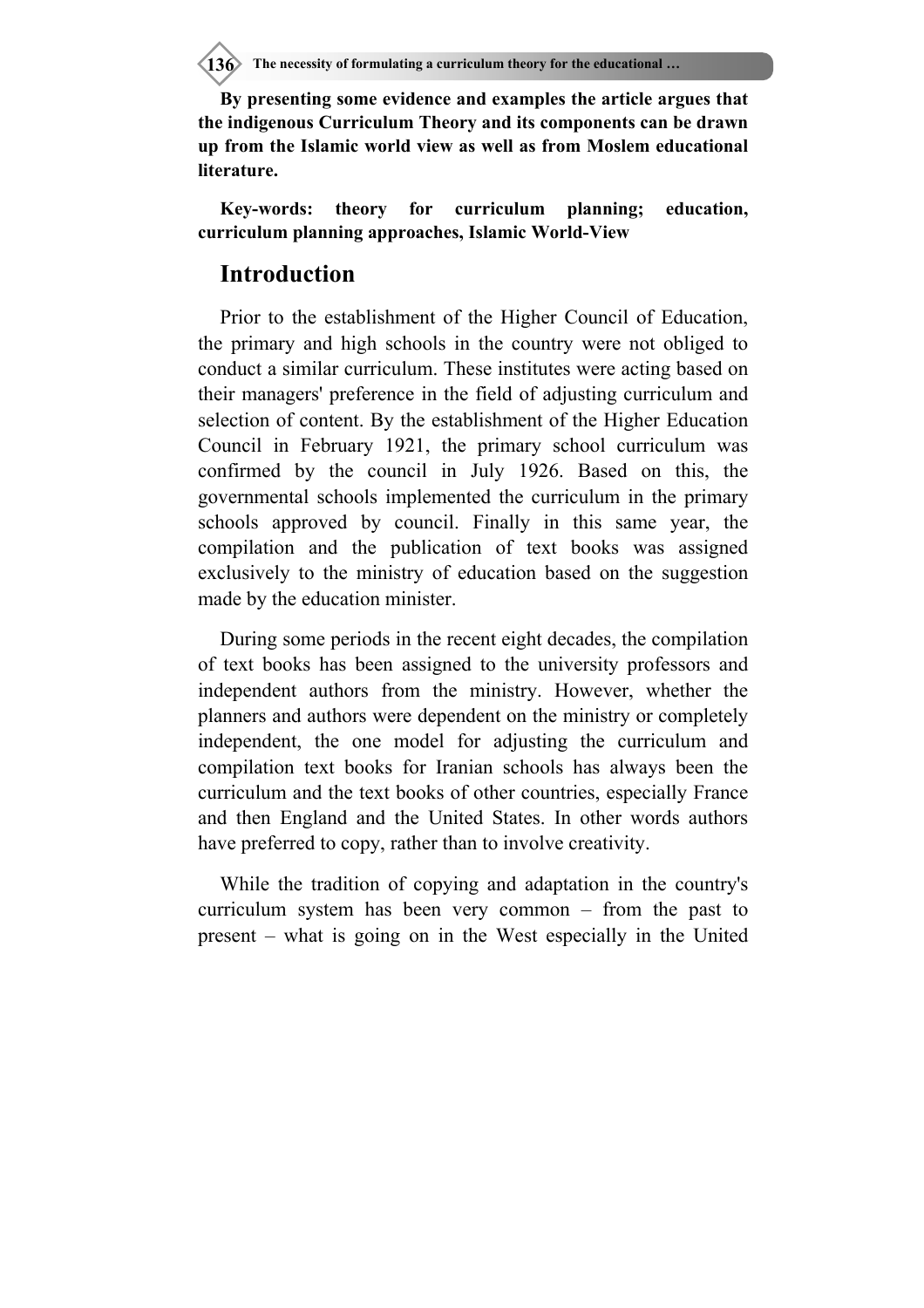States is very different. The Western education theorists have founded theories about education by relying on the overall worldview that governs their society. They also got assistance from psychology and sociology theories. These education theories in turn inspired the curriculum planning theory-makers.

Brian Holmes and Martin McLean investigated the education transformation in the West and introduced four types of curriculum theory which include: Essentialism, Encyclopedism, Polytechnicalism, and Pragmatism (Holmes and McLean, 1989).

However, other writers have considered other bases and standards for categorizing curriculum theories (Miller, 2000). In their book "Curriculum planning for better teaching and learning", J. Galen Saylor and his colleagues (1993) use the term "model" to categorize curriculum theories. In describing the curriculum model they write: Any model is initiated by a set of assumptions, which include: 1. The overall education objectives and goals, 2. Objectives' Resources, 3. The learners characteristics, 4. The nature of the learning process, 5. The type of the society that is being dealt with, 6. The nature of the knowledge.

Eliot Eisner (2002) also has explained five contradictory curriculum viewpoints, which include: 1. Viewpoint of Development and Expansion of Mental and Rational Processes, 2. Viewpoint of Academic Rationalism, 3. Viewpoint of Self-Dehiscence or Self-Relation, 4. Viewpoint of Social/Social Matching Reconstruction and 5. Viewpoint of Curriculum as Technology.

Two of the theory-makers named Giroux and William Pinar mention three types of curriculum theory with these names: Traditionalism, Conceptual Experimentalists, and Conceptual Reviewers (Fathi & Vajargah, 2002).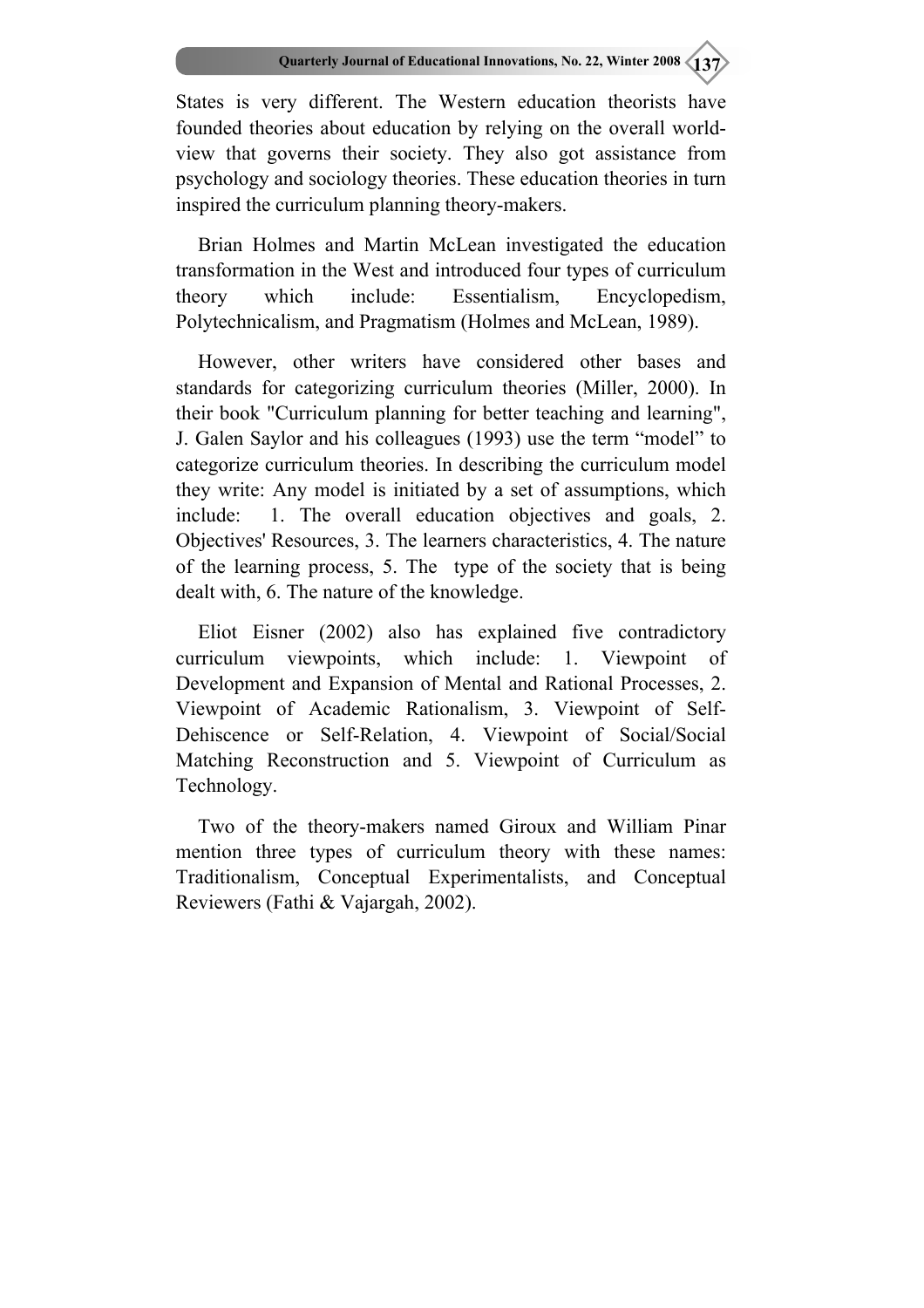**138** The necessity of formulating a curriculum theory for the educational ...

Other theories have also been offered about curriculums. A Summary of the most important theories have been offered in table 1.

| Theories<br>Commentators | Curriculum Theories |                  |                   |                  |                  |                                 |  |
|--------------------------|---------------------|------------------|-------------------|------------------|------------------|---------------------------------|--|
| Holmes, McLean           | Essentialism        | Encyclopaedism   | Pragmatism        | Polytechnicalism |                  |                                 |  |
| Miller                   | Subject/Discipline  | behaviorism      | Cognitive process | Humanistic       | Social           | Developmental<br>Trans-personal |  |
| Saylor, Alexander        | Subject Matter      | Tech. Competency | Human Traits      | Humanistic       | Social Functions | Individual Nees                 |  |
| Ornstein.<br>Hankins     | Administrative      | Behaviorism      | Systemic          | Humanistic       | Reconceptualists |                                 |  |

Table 1- Some of the curriculum theories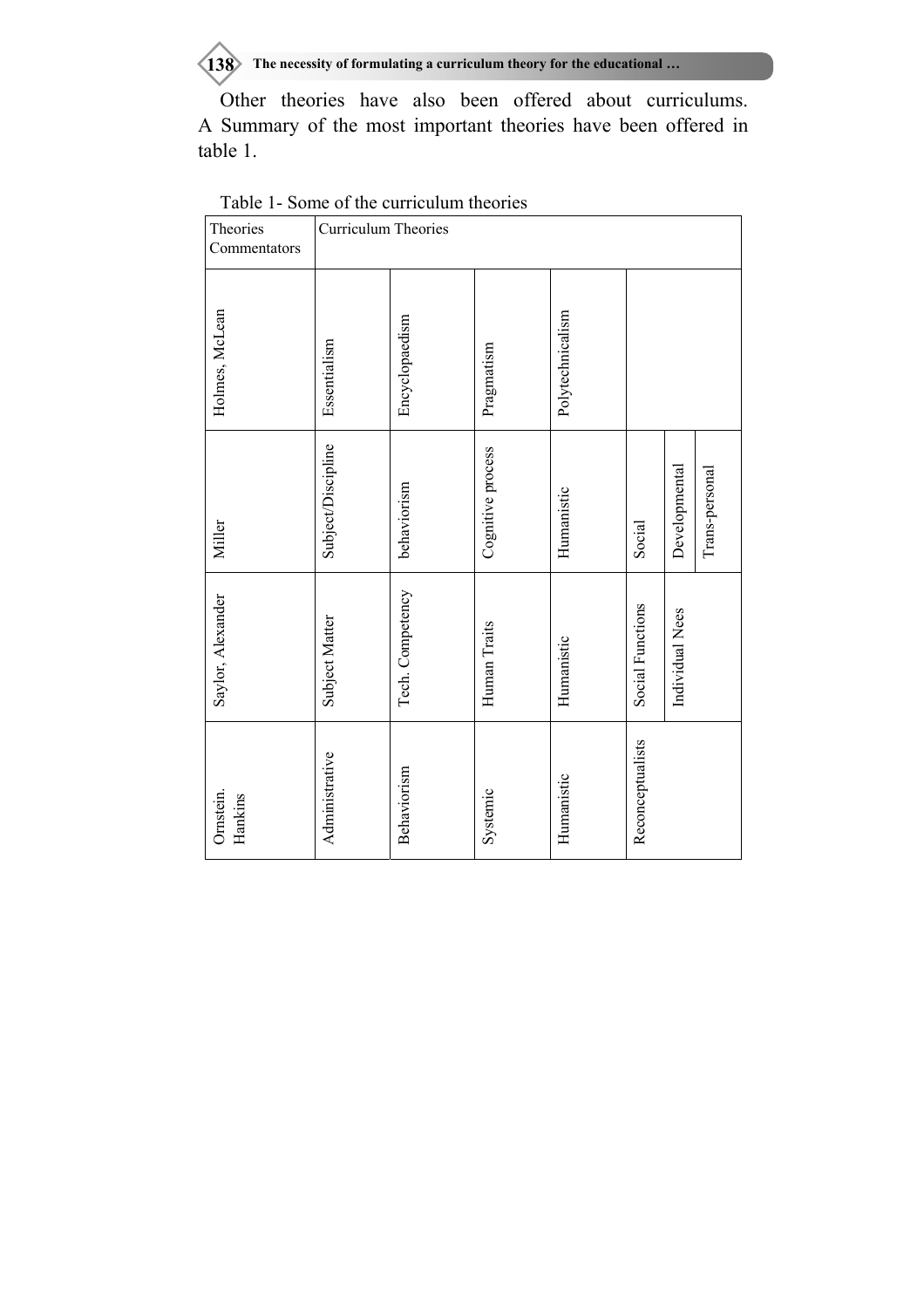| Quarterly Journal of Educational Innovations, No. 22, Winter 2008<br>139 |                         |                                      |                          |                        |                          |  |  |  |
|--------------------------------------------------------------------------|-------------------------|--------------------------------------|--------------------------|------------------------|--------------------------|--|--|--|
| Eisner                                                                   | Rationalism<br>Academic | æ<br>Technology<br><b>Curriculum</b> | Development<br>Cognitive | Actualization<br>Self- | Reconstruction<br>Social |  |  |  |
| Giroux, Pinar                                                            | Traditionalists         | Empiricists<br>Conceptual            |                          |                        | Reconceptualists         |  |  |  |

From what was said it can be concluded that today discussion about curriculum theory in the education literature of the western societies has gained considerable flow and has opened new research horizons to the curriculum field experts.

As well, from the discussion that we made at the beginning it can be concluded that effort for explaining curriculum theory and reaching a native curriculum theory as a guide for the country's curriculum planners, authors, and teachers is not only valuable, but is also very essential. This is since problems will arise if the curriculum theory is not clarified and explained in our education system. One of these problems will be lack of coordination between various subject matters especially during the implimentation. In such case for example, it will be difficult to coordinate necessarily between various course subjects. In other words, when there is not specific curriculum theory as the practical guide for the curriculum planners, it will be possible that each of the curriculum planning groups to export education ideals related to their own field of courses from different world-views. This fact will cause the different subject matters to follow different and perhaps contrasting educational goals.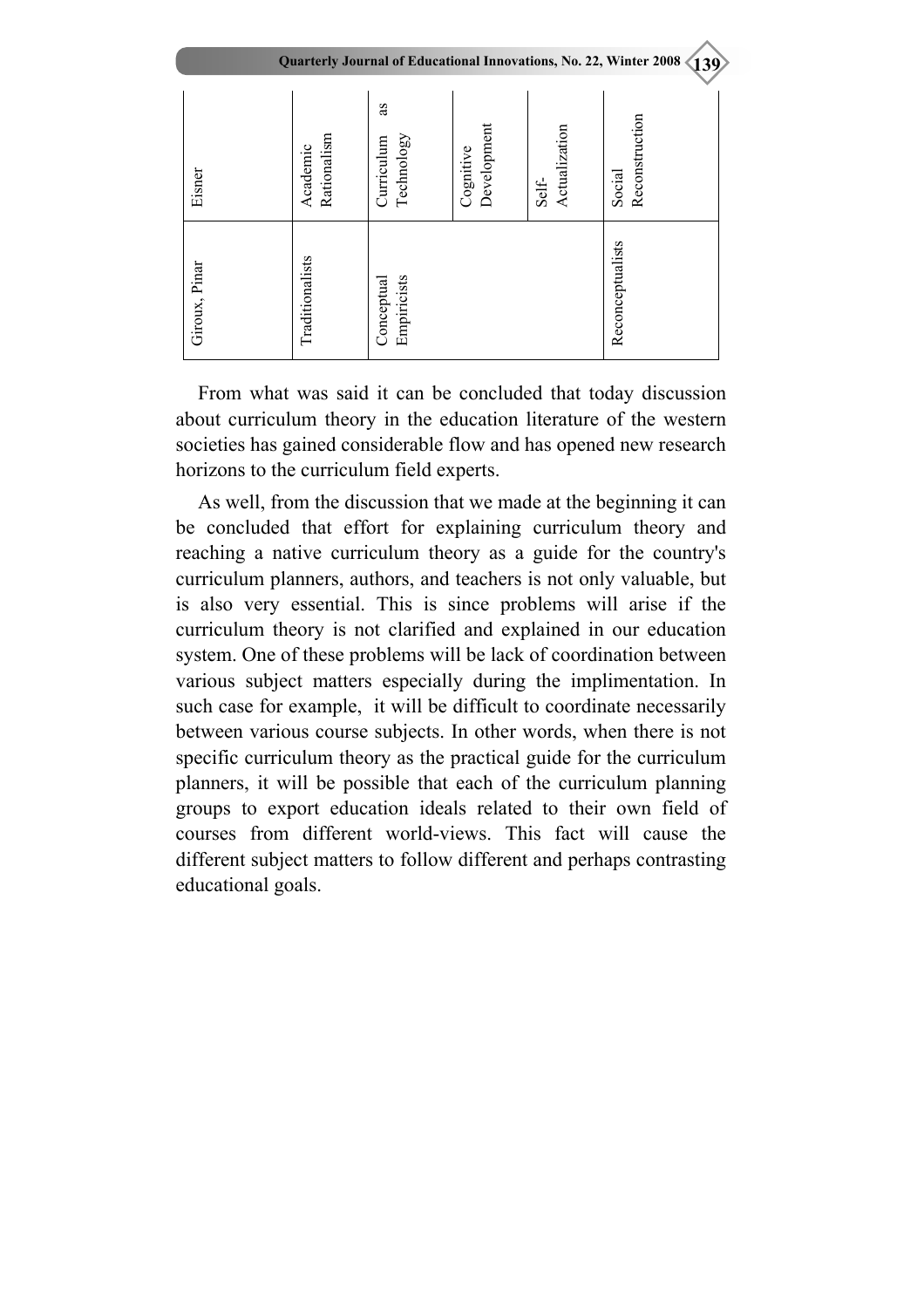## **Islamic world-views as the source for formulating curriculum theory**

With regards to what was said, it seems that the experts in the field of curriculum planning in our country can move toward theory-making in the field of curriculum-planning by relying on Islamic world-views and the current needs of the society. These experts can set the preparation of such theories as their concentration. Fortunately, there has been moves in the field of Islamic education theory-making in the recent years that should be considered valuable with respect to its guidance for curriculum. From this, we can refer to the doctorate thesis by Alamol-Hoda (2002), Shamshiri (2003), and Salsebili (2000).

Alamol-Hoda first concentrates on deducing the Islamic education identity based on verses from the Holy Quran and concepts from the philosophy of authenticity of existence by Molla-Sadra (Existential philosophy and claims that the purpose for Islamic education is proving presence unification through looking at God's creatures in the surrounding and the nature at large. Islamic education is trying to remove the boundaries of physical and meta-physical sciences from the point of view of subject unity and not from the point of view of research methodology or conceptual structure. It wants to transfer the mixture of all presence and acquisition knowledge in an effective way to its students. Alamolh-Hoda then states the criticalness of combining curriculum for fulfilling the Islamic education and writes that the approach of combining curriculum provides for diverse possibilities to expand attitude by looking at the creatures toward proving presence unification. Alamol-hoda believes that although using major and subject-centered programs is essential to the Islamic education advancement, but Islamic meta curriculum is considered a fundamental policy for expanding the "understanding by looking at the nature" attitude and is a suitable environment for offering many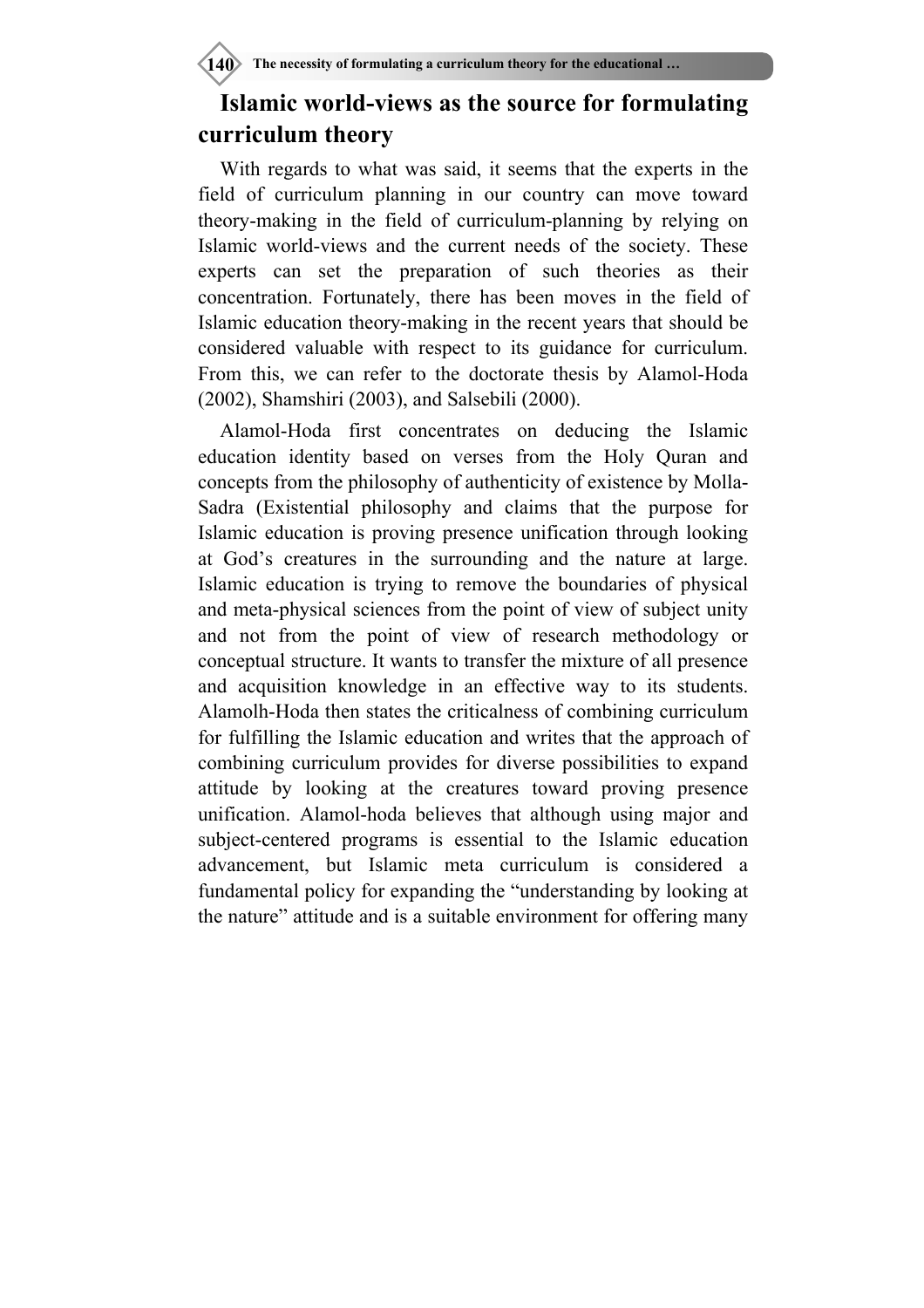lesson programs through it with variety of levels for combination of characteristics and special conditions (Alamol-Hoda, 2002).

In his thesis entitled "Investigating the fundamentals of epistemological of Islamic Gnosticism and its impacts on education", Shamshiri (2004) writes: "The theory of gnostic education has an activity centered and aesthetic attitude toward curriculum. In the framework of this theory, the curriculum involves the learners' experiences in various fields of their lives such as emotional, artistic, religious, intellectual, spiritual, and moral issues.

Also, in his thesis named "Offering a guiding model for using curriculum viewpoints in the nation's curriculum system (The new high school system)", Salsabili investigates and describes various curriculum theories. After that he offers a model for curriculum, which include a combined model with the aim of moving the capable and thinking human to a complete human-being.

In the Moslems educational literature and in other Islamic sources, there are, as John B. Miller points out, elements that if put together and when looked as a whole, will form a native curriculum theory based on Islamic points of view. An education viewpoint which is based on Islamic World-view has advantages as a source for eliciting the native curriculum theory. These advantages include both differences with the common education viewpoints in the West besides having enough capacity for deducing the curriculum theory.

### **Training goals in Progressivist Advancement education**

Progressivist education which is derived from philosophical tradition of pragmatism and Darvin's evolutionary theory focused on the issues of now and here instead of putting forward arguments such as God, religion, spirit, and soul. Progressivist education puts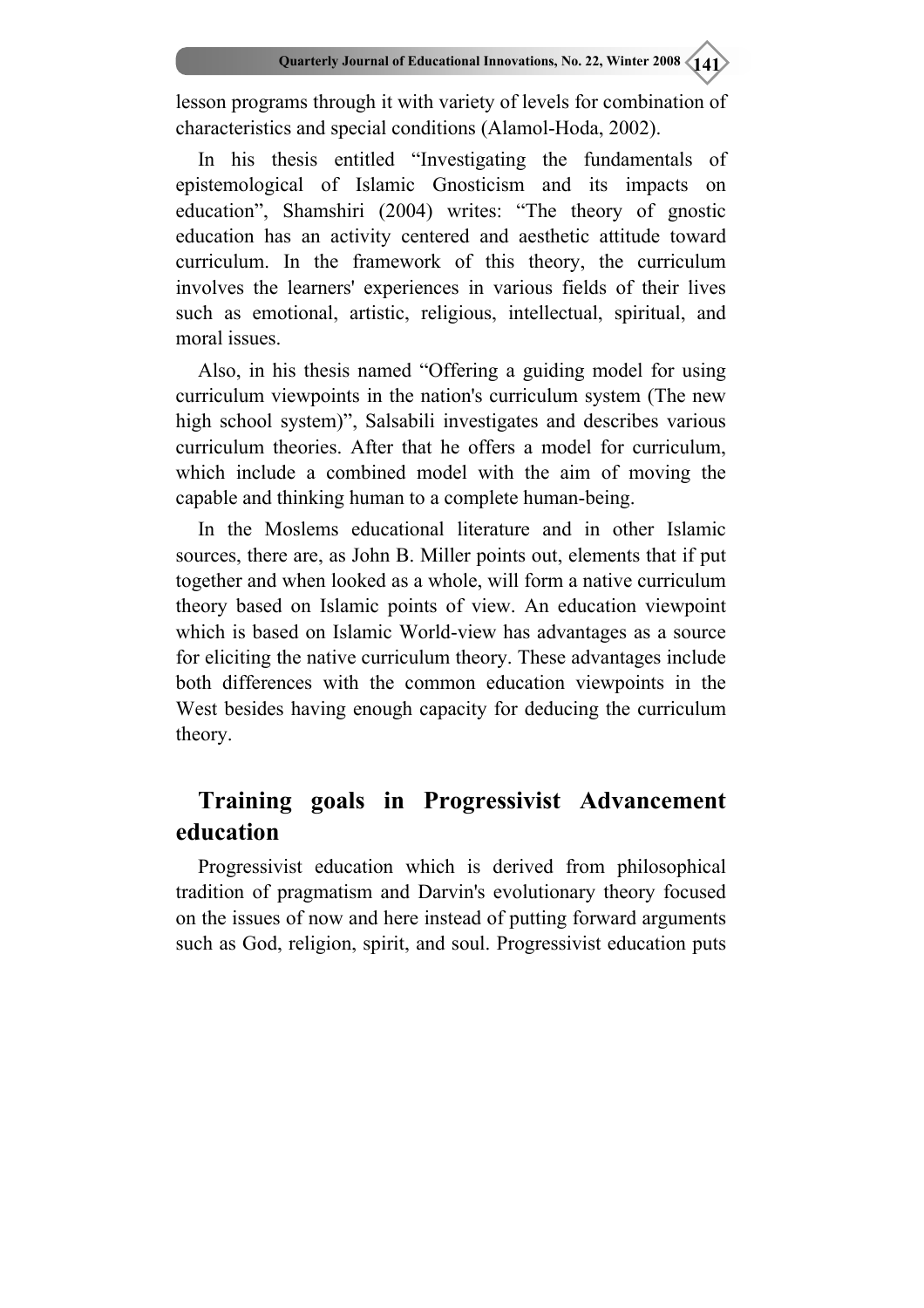**142** The necessity of formulating a curriculum theory for the educational ...

its main foundation on a series of naturalistic and evolutionary theories and is based on a specific attitude. This attitude, considers the world and all of its components the product of evolutionary change and believes that this change will be continuous. On this basis, the social, moral, and physical concepts in the world are always changing. Human-being is a full complex creature whose nature is the result of life and social evolution. His destiny in this world is to continue to live in this world of all changes where he himself is a part of, and reach moderation and feel successful (Mason, 1987).

### **Educational goals in Islamic education**

The content of school text books in primary schools, middle schools, and high schools in the Islamic Republic of Iran, which are based on national education goals shows that the educational goals are to prepare students for life in the two worlds. In the current Iranian school books, God, role of religion in life in an expanded form, and in general creation and strengthening of the spirit of belief in God is one of the main goals of the Islamic Republic's education system. In the Islamic education, those moral behaviors which are originated from religion, are principles that are assumed to be constant and not subjected to change and transformed through-out times. What this means is that the only item that is dependent on conditions of time and place is the moral activity and not morality itself) (Motahhari, 1983).

In both Islamic discourse and Islamic gnosticism, solid theories about epistemology from Islam's view have been brought forward, which can inspire the theory-makers in the field of learning. This is since the learning theories have roots in epistemological theories and are founded based on cognitivism attitudes.

In Islamic education, the teacher's role is distinguished from the responsibility that other education systems consider for him. In the same way assumption toward the teacher role with regards to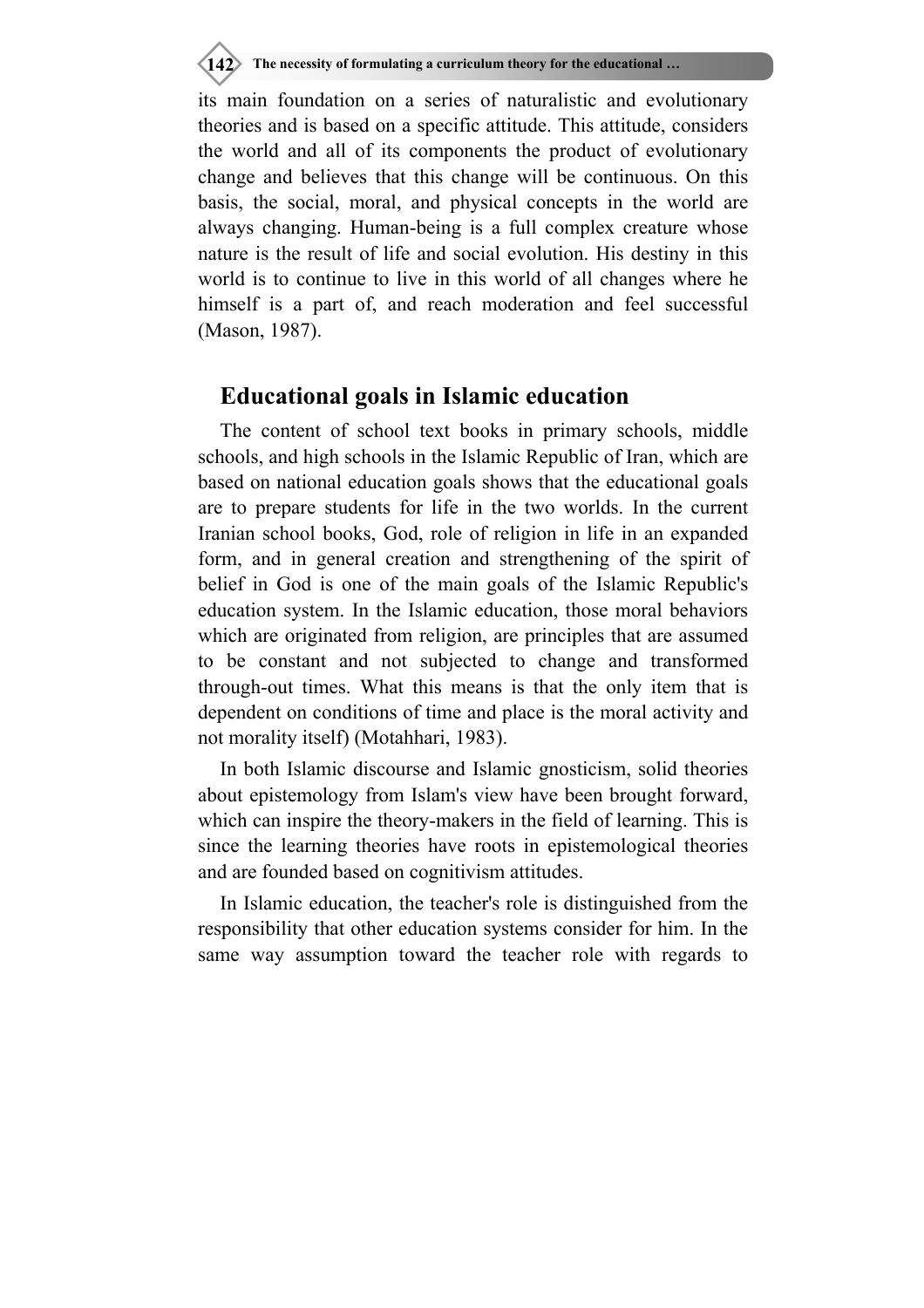commitment and morality in our expected native curriculum theory is much more than the curriculum plans in other moral systems.

Another element in the curriculum theory is the learning environment, which should have its position in the native curriculum theory identified. In Islamic education, the learning environment should be clear of damaging and abnormal causes so that elements that disturb education would not diminish the education efforts (Hojjati, 1979).

Evaluation of the learned material by the learners is another element from the elements of curriculum planning. In Islamic education the results of evaluating the learners' performance is in ultimate attention. This means that it is expected that the results of the evaluation, shows the learner's position compared to Islam's ideal human-being and shows the distance he has to the desired perfection in Islamic education.

The last word is that, it is not difficult for the experts in the field of curriculum in our country to try to prepare the native curriculum theory. It would be suitable to take advantage of other theories and take steps towards formulating a native curriculum theory.

#### **References**

Eisner, Elliot (1381/2002). Curriculum Attitudes. Translated by Mahmood Mehr-Mohammadi, Mashhad, Iran: Beh-Nashr Company.

Salsebili, Nader (1380/2001). Offering a guiding model for application of attitudes toward curriculum in the country's curriculum planning. (New high school system). Doctoral thesis: Tarbiat Modarres) University, Tehran, Iran.

Silver, J. Gallon; Alexander, William M.; & Lewis, Arto J. (1382/2003). Curriculum planning for better teaching and learning. Translated by Gholam-Reza Khoy-Nezhad. Mashhad, Iran: The Aastane-Ghods-e-Razavi Institute for Publication.